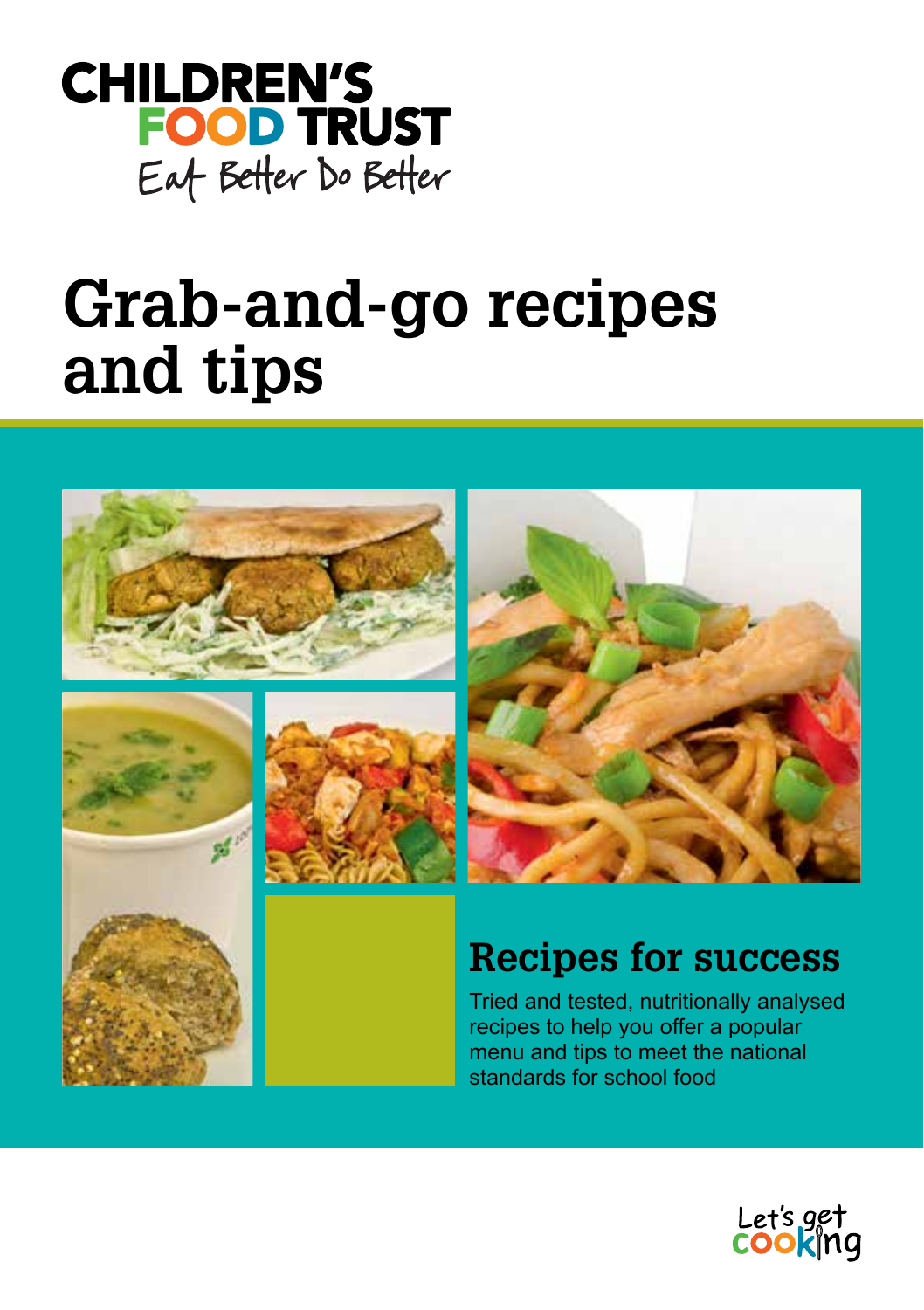## **Contents**

- Page 3 **Why has this booklet been developed?**
- Page 4 **Nutritional benefits of meal deals: the facts**
- Page 5 **Meal deal ideas for primary schools**
- Page 6 **Tips increasing nutrient value of grab-and-go options**
- Page 8 **Tips marketing meal deals**
- Page 9 **Nutrient-dense grab-and-go recipes**
- Page 10 **Pea, mint and vegetable soup**
- Page 11 **Chilli chicken pasta**
- Page 12 **Cajun vegetable fajita**
- Page 13 **Pork, ginger and noodle stir-fry**
- Page 14 **Mackerel jacket potato with salad**
- Page 15 **Chicken, roasted vegetable and couscous salad**
- Page 16 **Falafel and salad pitta**
- Page 17 **Vegetable stromboli**
- Page 18 **Plum yoghurt cake**
- Page 19 **Oat and raisin cookie with fresh fruit**
- Page 20 **References**

#### **Acknowledgements**

The Children's Food Trust would like to thank the following schools and caterers for sharing their recipes:

- Baines School Catering Team
- Derbyshire County Council
- Stoke on Trent City Council City Catering
- Matthew Arnold School
- Chartwells
- catering4schools.com, St. Aidan's Church of England High School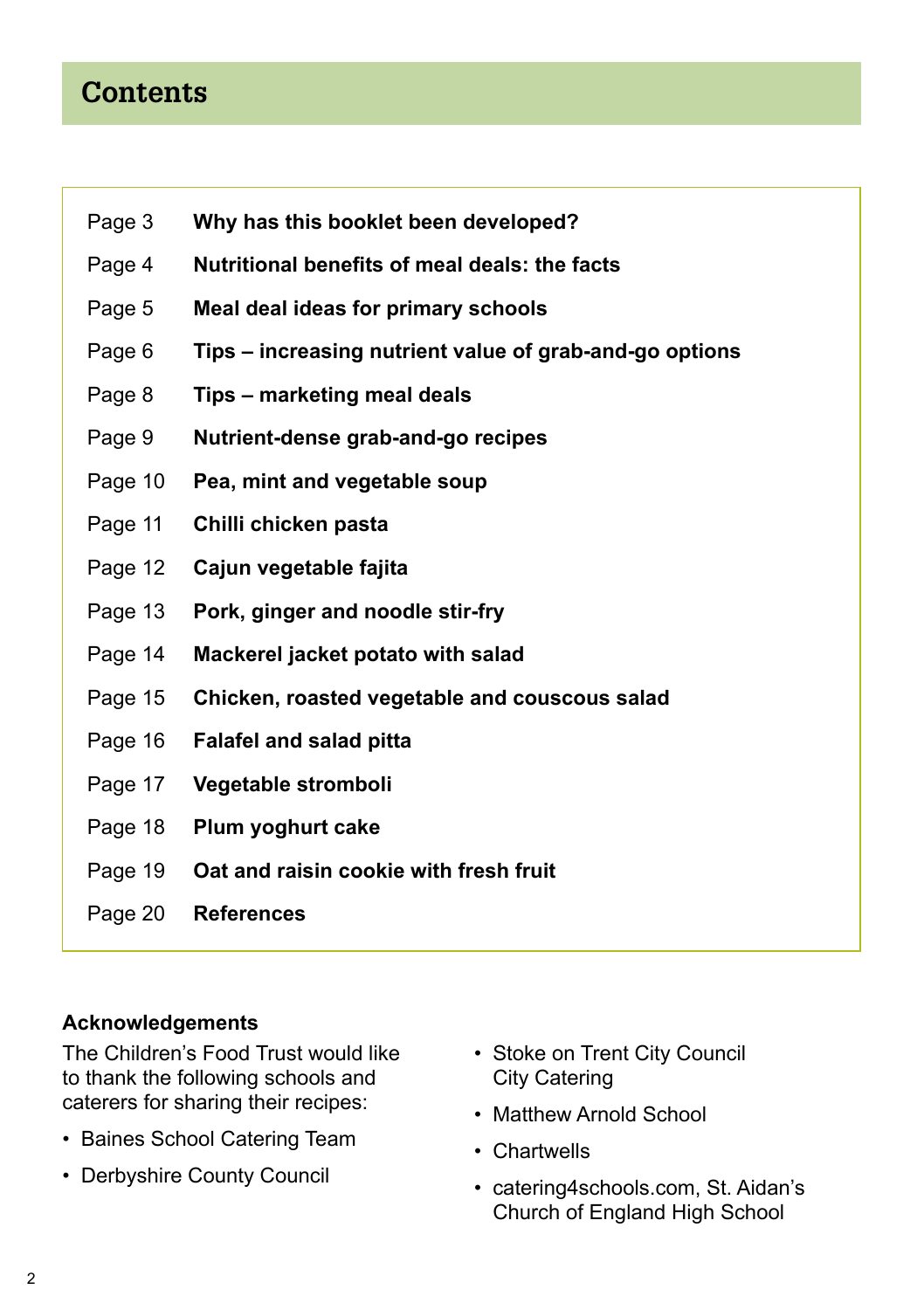## **Why has this booklet been developed?**

The standards for school food were updated in January 2015.<sup>1,2</sup> We know that some schools find it difficult to plan popular and varied menus to meet these standards, especially in secondary schools, where pupils may select individual items rather than a complete two course lunch.

Many pupils also prefer grab-and-go items such as sandwiches, paninis, pizza slices, jacket potatoes and pasta pots at lunchtime. However, many of these options can be high in fat, saturated fat and salt, and low in micronutrients such as iron and zinc.

Often grab-and-go items do not include a portion of fruit, vegetables or salad, and popular fillings such as salami and meatballs are restricted meat products.

This booklet contains lots of practical tips on how to meet the national school food standards, along with recipes for 10 tried and tested, nutrient-dense grab-and-go options.

## **What is grab-and-go?**

Grab-and-go options are often only single food items in one pot or packet, for easy carrying, unwrapping and eating to fit in with a pupil's busy day and choice of dining place. These might include sandwiches, pizza, pasta pots, soup and jacket potatoes.

## **What are meal deals?**

Meal deals are combinations of menu items, sold at a cheaper price than if bought separately. Many schools have successfully used meal deals to encourage pupils to choose a complete, nutritionally balanced meal, such as a filled roll, salad, piece of fruit and a yoghurt.<sup>3</sup> Meal deals can include hot set meals, such as a roast dinner and apple crumble, or grab-and-go items such as filled jacket potatoes, fruit pot and milk.

## **What are grab bags?**

Grab bags are pre-ordered, hot or cold meal deals in a bag for pupils to collect from a specific point. This helps to reduce queuing times and assures pupils they will get their preferred menu choices. Pupils may be able to take their grab bags elsewhere to eat, such as at sports practise or lunchtime clubs.



3 **Use recycled grab bags and place bins in the designated lunch areas as this will encourage pupils not to drop litter.**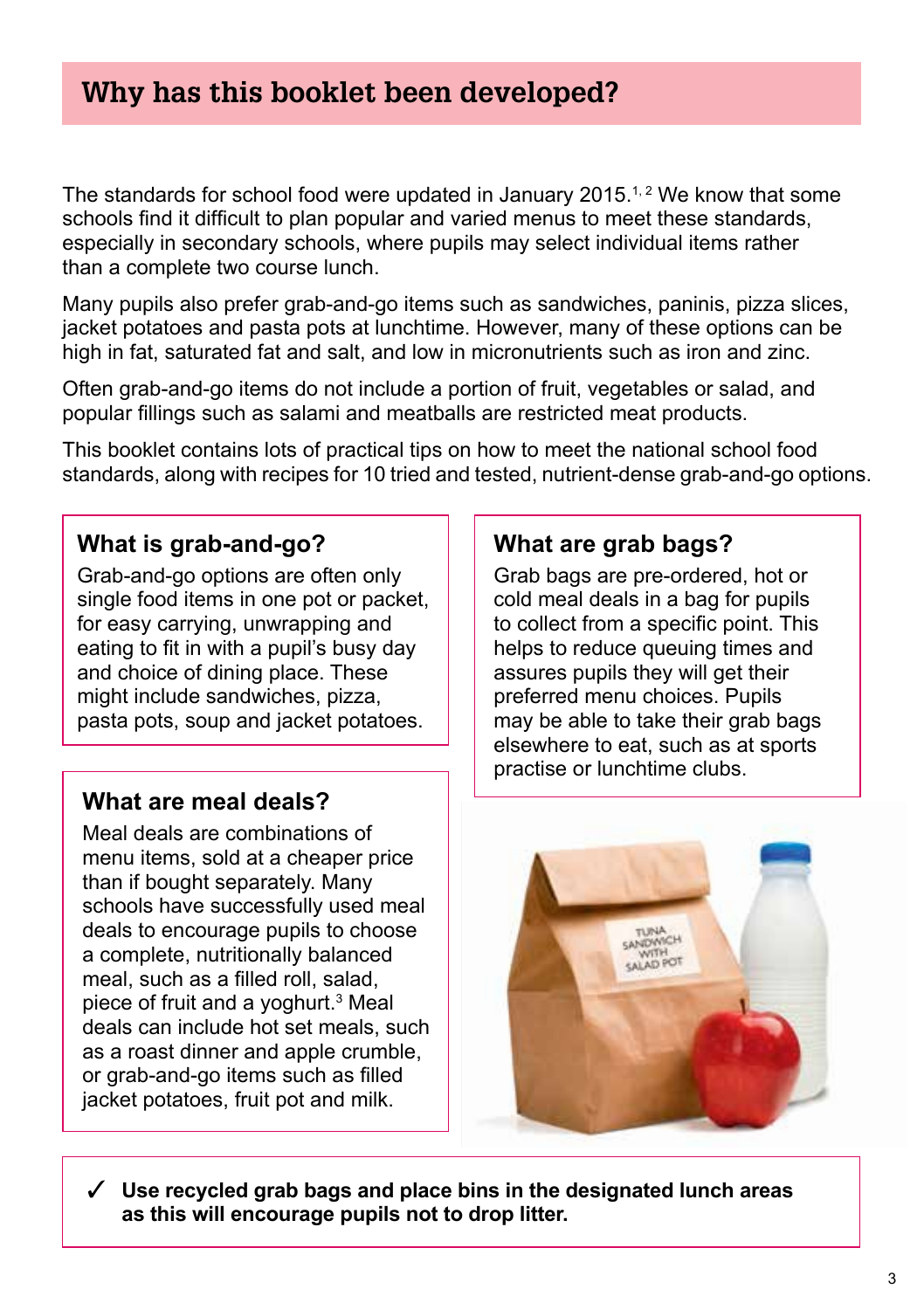Many pupils prefer grab-and-go items, but without doubt the healthier choice would be a complete school meal. An effective way of promoting a complete meal is through meal deals.

- **Fact 1** to provide sufficient energy and nutrients, lunch should provide around one third of children's requirements. If a pupil eats only a sandwich, the energy content is likely to be lower than they need so they may still feel hungry. Hungry pupils tend to be less alert in class and may be tempted to snack on less healthy foods on their way home from school.
- **Fact 2** pupils eating a complete meal are more likely to have a nutritionally balanced lunch, which is higher in micronutrients such as iron and zinc, compared with pupils who select a sandwich only.<sup>4</sup>
- **Fact 3** pupils are more likely to eat a portion of fruit, vegetables or salad, and foods from a range of food groups, when they opt for a meal deal rather than an individual item such as a slice of pizza.3

### **What is a nutritionally balanced meal deal?**

Aim to include food or drinks from the first four food groups below in your meal deals.

- **1. Starchy foods** such as bread, pasta, potatoes, couscous
- **2. A portion of vegetables or salad** such as hot vegetables, vegetable sticks or salad as an accompaniment. **A portion of fruit** such as whole fruit, chopped fruit, a fruit-based dessert
- **3. Meat, fish, eggs, beans, non-dairy sources of protein** such as chicken, tuna, houmous, kidney beans
- **4. Milk and dairy** such as lower-fat cheese, fromage frais, yoghurt, milk
- **5. Food and drink high in sugar and/or fat** such as cakes, biscuits, pastry, deep-fried, batter-coated or breadcrumb-coated foods and meat products should be limited to help meet the new standards.<sup>2</sup>



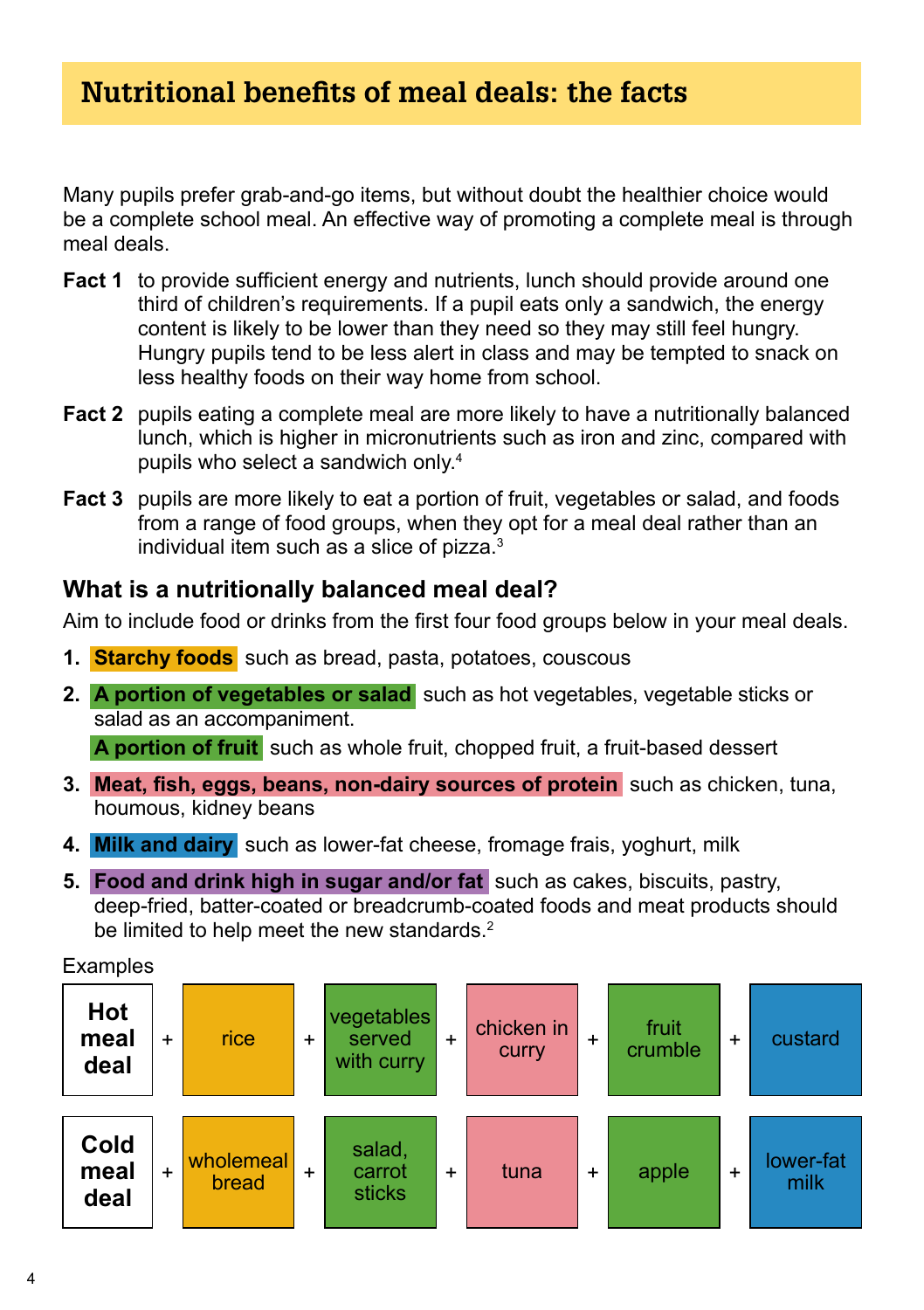## **Meal deal ideas for primary schools**

Many primary schools already offer set two-course lunches, such as roast dinner, followed by apple crumble and custard.<sup>4</sup> In the summer, primary-aged pupils may prefer grab bags as they may be allowed to eat outside.

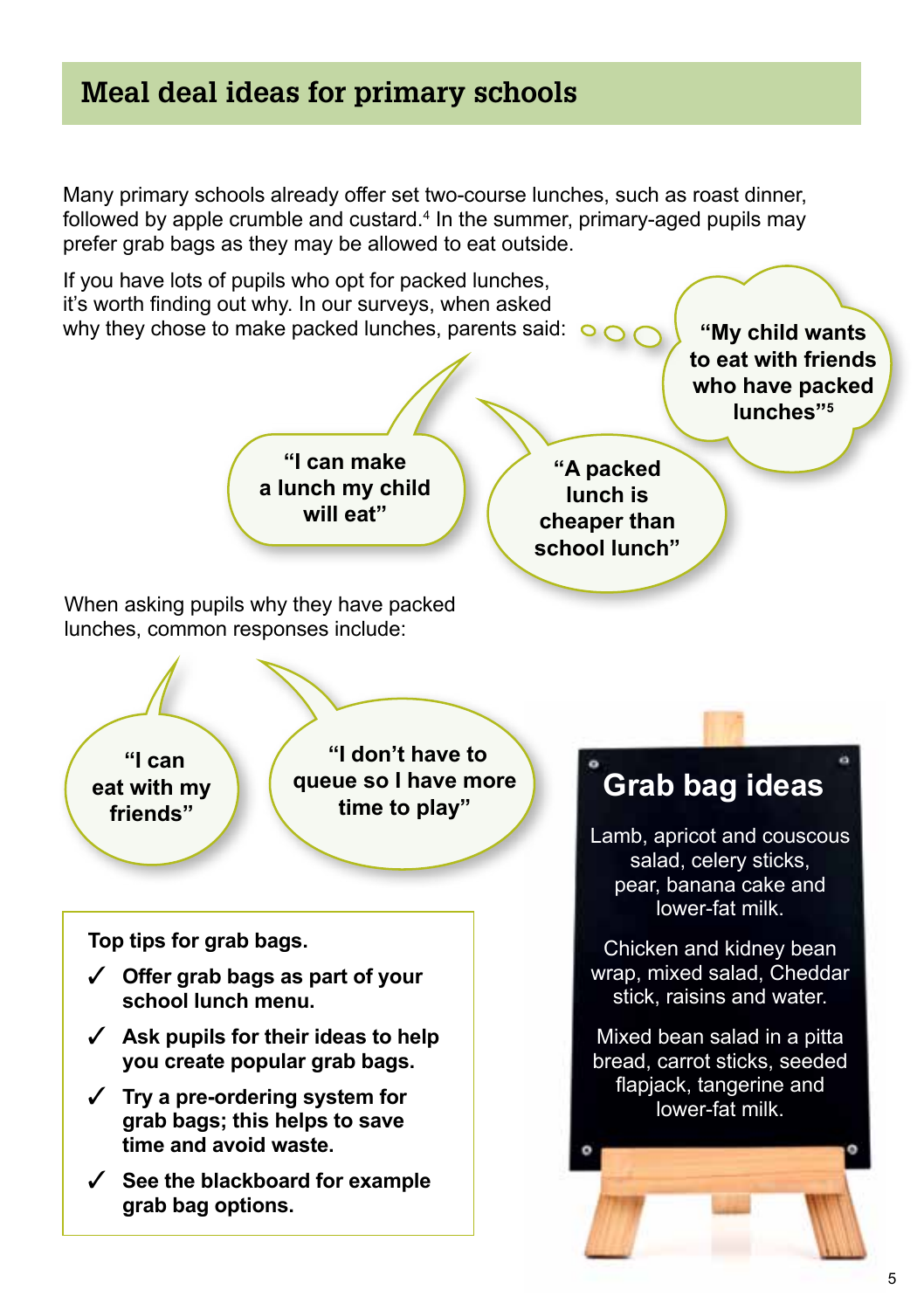## **Tips – increasing the nutrient value of grab-and-gos**

## **Soups**

- Offer a variety of soups across your menu cycle. Try to include a starchy carbohydrate, such as potato, sweet potato or pasta, meat, fish or pulses, and vegetables
- Avoid using packet soups as these are often high in salt and low in vitamins, minerals and fibre. Instead, prepare soup from scratch using seasonal vegetables, fresh herbs and spices
- Add pulses to thicken the soup and increase the protein, fibre and iron content
- Consider offering soup in two serving sizes. You might have a small option for pupils having soup as part of a main meal, and large if they are having it with bread as their main meal. This would also appeal to students with differing appetites and may encourage them to try new flavours without committing to a larger portion
- Make sure you have suitable containers so that pupils can safely carry the soup without spilling it and burning themselves.

## **Sandwiches**

- Offer grab-and-go versions of the main meal options on your lunch menu – hot pork, beef, or chicken sandwiches often go down well on roast dinner day
- Serve sandwiches with a portion of vegetable sticks or salad to help meet the standards.

### **Pizza**

- Use a wholemeal bread base and include puréed red lentils in the tomato sauce topping, to increase the fibre and iron content
- Baguettes, bagels and English muffins make different textured pizza bases, but use lower salt versions
- Include a variety of colourful vegetables as toppings, such as tomatoes, peppers, sweet corn, onion, mushrooms and mixed roasted vegetables
- Try using oily fish toppings, such as mackerel, sardines or salmon. Avoid using restricted meat products, such as salami or sausage as these are high in salt.

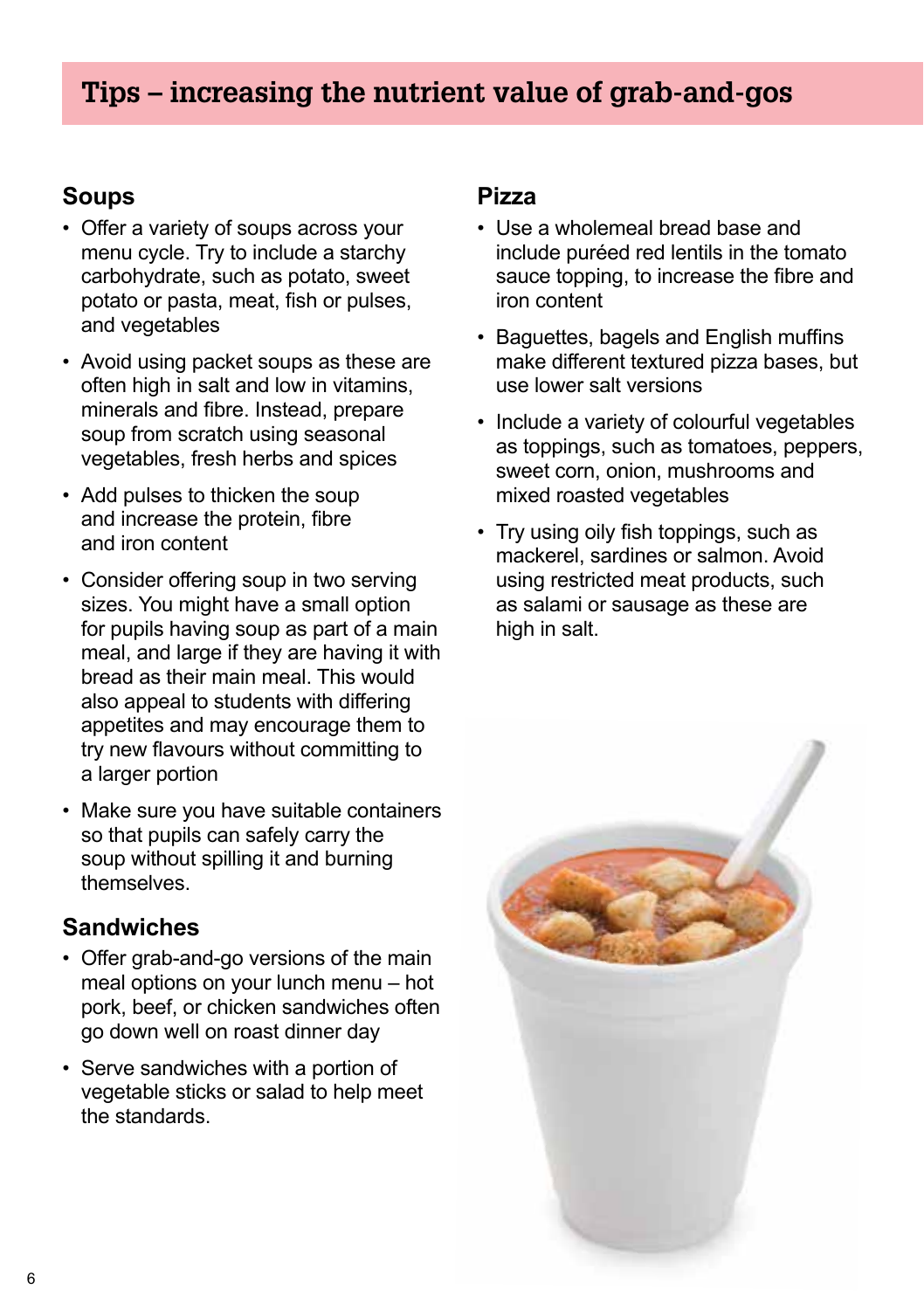## **Pasta and noodle dishes**

- Hot pasta pots with a choice of sauces are popular in schools. Try wholewheat pasta, or half wholewheat half white pasta to increase the fibre content and meet the standard for provision of wholegrain starchy foods
- Try oriental dishes such as egg or rice noodles with stir-fried vegetables, chicken strips, soya beans, or slices of omelette
- Chilled pasta salad pots can also be a popular alternative to sandwiches. Try using coloured pasta shapes or a range of interesting combinations, such as smoked mackerel and beetroot or spicy chilli bean.

## **Potato-based dishes**

- Filled potato skins or jacket potatoes are popular hot grab-and-go choices. Use a range of fillings on different days to encourage variety, such as vegetable curry or ratatouille
- Baked sweet potatoes are a colourful alternative to white potatoes
- Salmon, mackerel or sardines with crème fraiche or low-fat cream cheese make a tasty oily fish alternative to tuna mayonnaise
- Experiment with fillings try mixed spicy beans, lamb or vegetable curry, or tuna, red onion and a small amount of lower-fat grated cheese
- New potatoes make great potato salads but remember to use lower-fat mayonnaise and add plenty of chunky vegetables, such as spring onion, cucumber and peppers.

## **Desserts on the go**

- Fruit salads, fruit jelly pots, bags of dried fruit or whole fruit work well in meal deals and can be eaten on the go
- Chilled or frozen yoghurts and rice pudding pots are great dairy options – remember to provide disposable spoons
- Try to include dried fruit in your biscuits and muffins and serve them in half-portions with a whole portion of fresh fruit
- Crackers, cheese and fruit such as grapes can also be a popular option.

#### **Drinks**

- Pupils should be encouraged to drink tap water to keep hydrated
- Water must always be freely available
- Offer a range of healthier drinks (such as lower-fat milk and fruit juice combination drinks) as part of your meal deals.

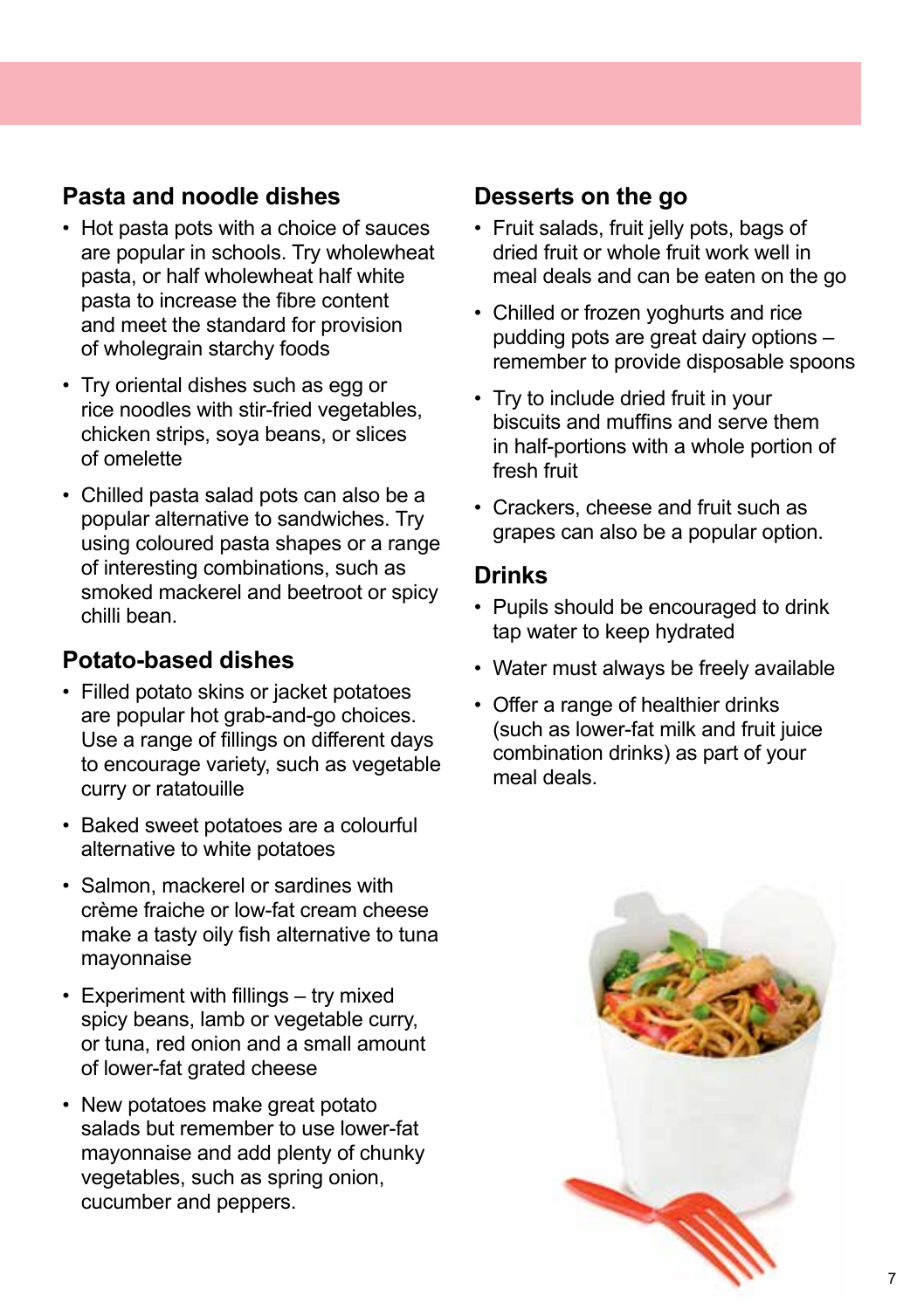## **Tips – marketing meal deals**

- **Motivate and train staff regularly** to help them to remind and encourage pupils to take advantage of current meal deals, and explain how they are value for money
- Take advantage of **all marketing opportunities** including the school website, notice boards, menus, posters, intranet and parents' evenings
- **Display** any posters and adverts **in high footfall areas** throughout the school. Areas used for lunchtime activities are also good spots for promotion – try the sports hall, drama studio, music room or even the back of the toilet doors
- Think about the **buzz words** used in the high street sandwich shops and restaurants: 'value for money' and 'locally sourced'
- Involve pupils in **brand development**, mimicking the high street chains. Brand the zones in your dining area – could you have a 'Spudmania', 'Sandwich Station', 'Curry House', 'Salad Selection' or 'Pasta Place'?
- **Keep your marketing messages up to date** and refresh posters and meal deals regularly to keep students interested. Linking to theme days, seasons or events always works well
- Loyalty card **promotions** set up schemes which encourage students to buy meal deals which include a fruit and vegetable or salad option. You could give students credits towards a reward or the chance to enter a competition
- Pupils may need some encouragement to spend a little extra money to buy a complete meal deal rather than just a single grab-and-go item. **Competitively priced meal deals** will help – just like meal deals on the high street
- **Position** fruit, yoghurts and drinks near the point of sale, to encourage pupils to select these items rather than cakes and biscuits.



#### **Marketing checklist**

- $\checkmark$  Train your staff
- $\vee$  Gather student feedback
- $\checkmark$  Promote fruit and vegetables
- $\vee$  Refresh meal deals regularly
- $\vee$  Regularly update posters, branding and promotions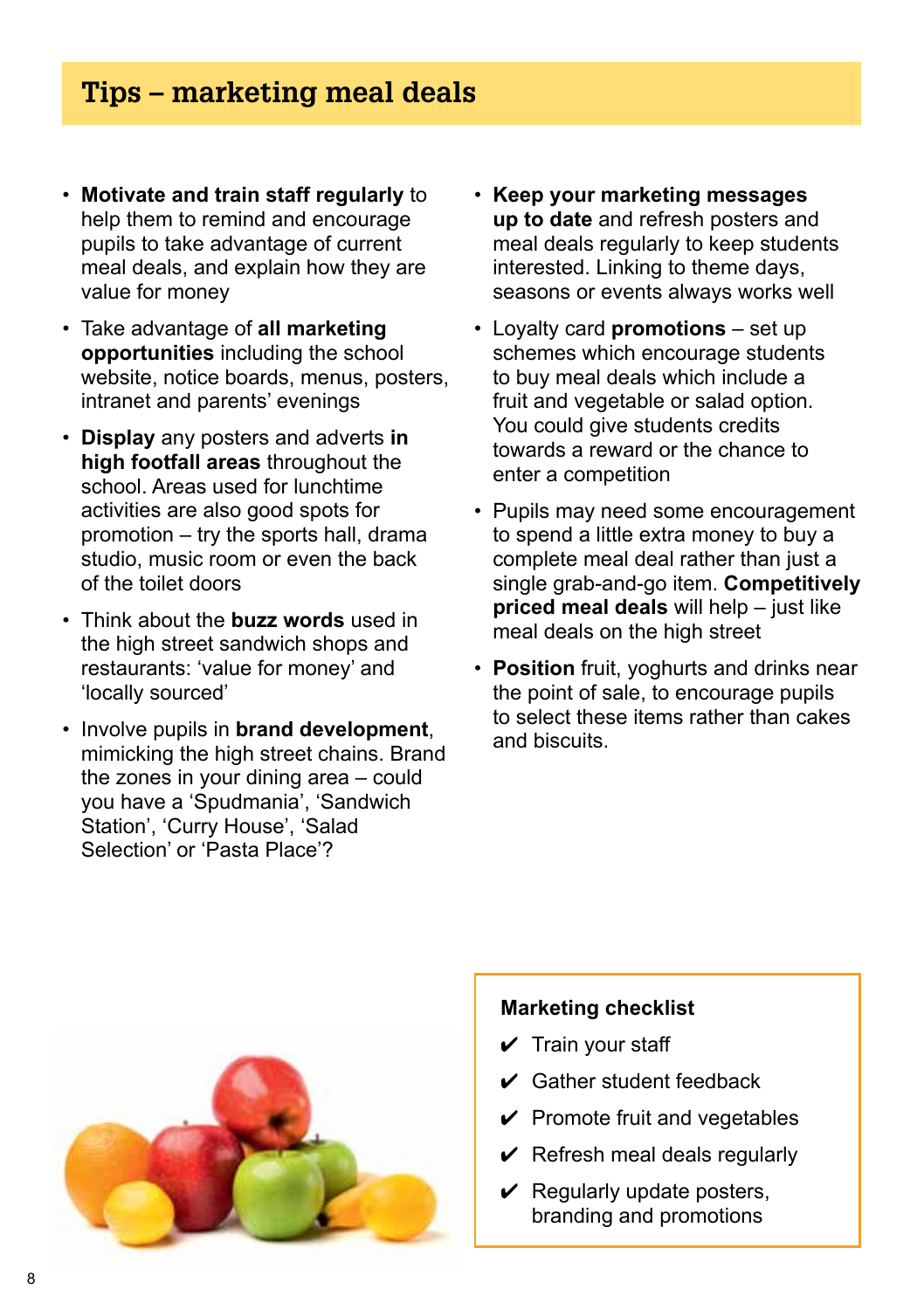## **Nutrient-dense grab-and-go recipes**

Grab-and-go items already popular in schools include filled jacket potatoes, pizza slices, paninis, sandwiches and pasta pots. Here are 10 tried and tested versatile grab-and-go recipes for you to try.

- 1. **Pea, mint and vegetable soup**
- 2. **Chilli chicken pasta**
- 3. **Cajun vegetable fajita**
- 4. **Pork, ginger and noodle stir-fry**
- 5. **Mackerel jacket potato with salad**
- 6. **Chicken, roasted vegetable and couscous salad**
- 7. **Falafel and salad pitta**
- 8. **Vegetable stromboli**
- 9. **Plum yoghurt cake**
- 10. **Oat and raisin cookie with fresh fruit**

**Note:** The standards for school lunches introduced in January 2015 are food-based only, and caterers are not required to nutritionally analyse their recipes. The nutrient content of recipes in this booklet have been listed for information. Each recipe also lists the allergens typically present in the ingredients used, but these will vary between individual brands and products, so it is important to check the products you use.

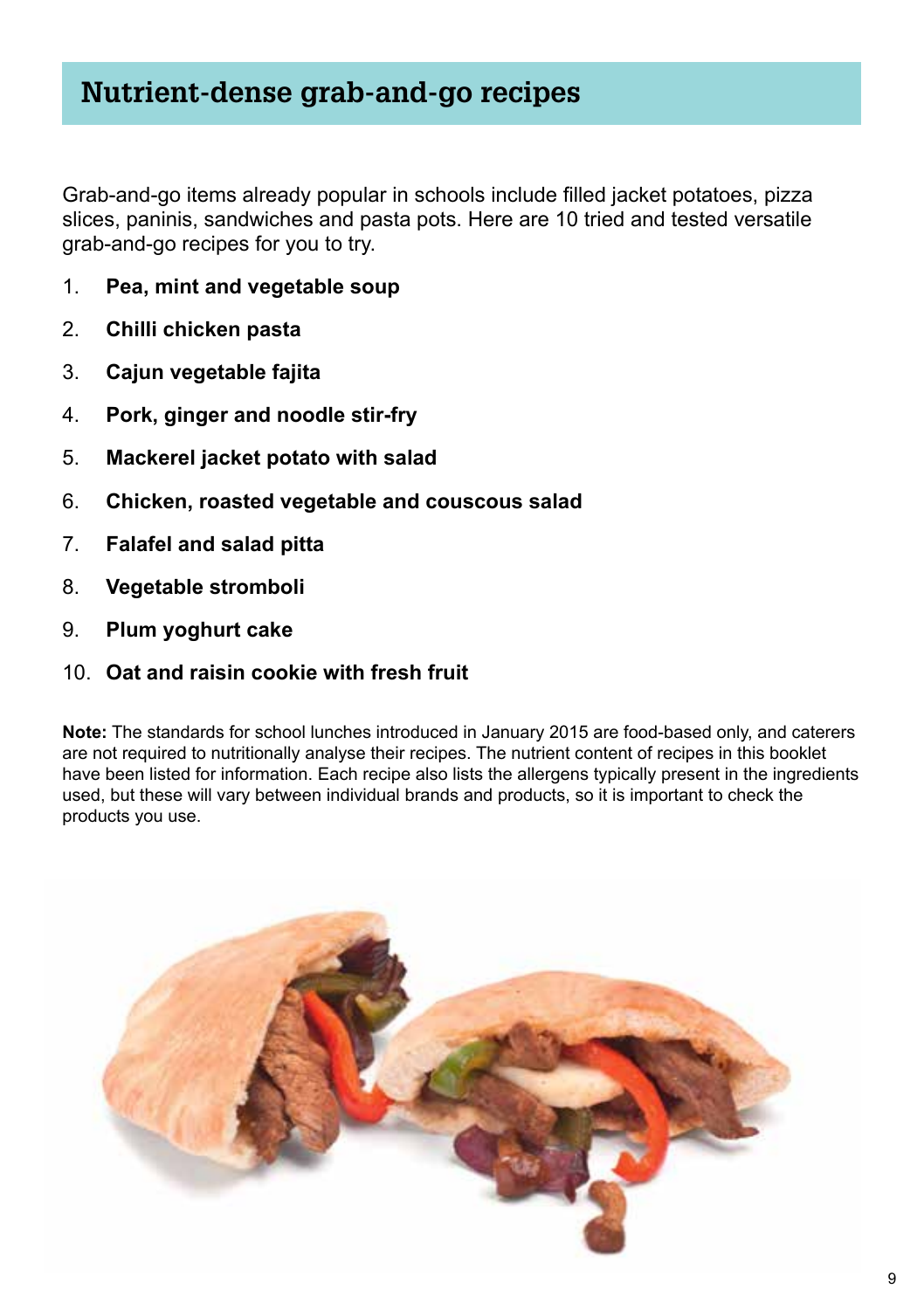25 primary servings (250ml soup plus 60g bread roll)

20 secondary servings (290ml soup plus 90g bread roll)

#### **Prep time:**

15 minutes, plus overnight soaking of split peas

**Cooking time:**  40 minutes

**Allergens:** celery, egg, milk, soya, wheat (gluten)

**Serving suggestion:**

try insulated disposable cardboard cups

**Tip:**  use seasonal

vegetables

**Recipe adapted from:** 

Baines School Catering Team

## **Pea, mint and vegetable soup**

#### **Serve as grab-and-go**



#### **Ingredients**

- 30ml vegetable oil (2tbsp)
- 500g onions, peeled and finely chopped
- 300g leeks, trimmed and finely sliced
- 200g celery, finely diced
- 25g garlic, crushed (6 cloves)
- 200g dried split peas, soaked overnight
- 500g potatoes, peeled and cut into cubes
- 4l water
- 12g stock cubes (2)
- 500g frozen peas
- 20g fresh coriander leaves, chopped
- 50g fresh mint, chopped
- wholemeal bread rolls: 1.5kg for primary (25 x 60g), or 2kg for secondary (22 x 90g)

#### **Method**

- 1. Heat the oil in a large saucepan. Add the onions. leeks and celery. Cook slowly until they begin to soften.
- 2. Add the garlic, split peas, potatoes, water and stock cubes to the pan. Bring to the boil and simmer for 20 minutes.
- 3. Add the frozen peas and cook for 10 minutes, until the vegetables are soft and the split peas have dissolved.
- 4. Add the herbs and part or fully blend before serving.
- 5. Garnish with a little mint if desired and serve each portion of soup with a bread roll.

|                     | <b>Nutrient content</b> |                                  |                                    |
|---------------------|-------------------------|----------------------------------|------------------------------------|
| <b>Nutrients</b>    | <b>Per 100g</b>         | <b>Primary serving</b><br>(310g) | <b>Secondary serving</b><br>(380g) |
| <b>Energy kcals</b> | 73                      | 230                              | 317                                |
| Fat g               | 1.3                     | 4.1                              | 5.4                                |
| Saturates g         | 0.2                     | 0.7                              | 1.0                                |
| Carbohydrate g      | 12.9                    | 40.4                             | 56.4                               |
| Free sugars g       | 0.0                     | 0.0                              | 0.0                                |
| Fibre (AOAC) q      | 1.9                     | 5.8                              | 7.1                                |
| Protein g           | 3.3                     | 10.5                             | 14.3                               |
| Iron mg             | 0.9                     | 2.7                              | 3.6                                |
| Calcium mg          | 25.0                    | 78.2                             | 108.6                              |
| Vitamin A µg        | 7.5                     | 23.5                             | 26.7                               |
| Folate µg           | 17.3                    | 54.3                             | 74.7                               |
| Vitamin C mg        | 2.0                     | 6.4                              | 7.2                                |
| Sodium mg           | 141.7                   | 443.5                            | 490.9                              |
| Zinc mg             | 0.5                     | 1.7                              | 2.3                                |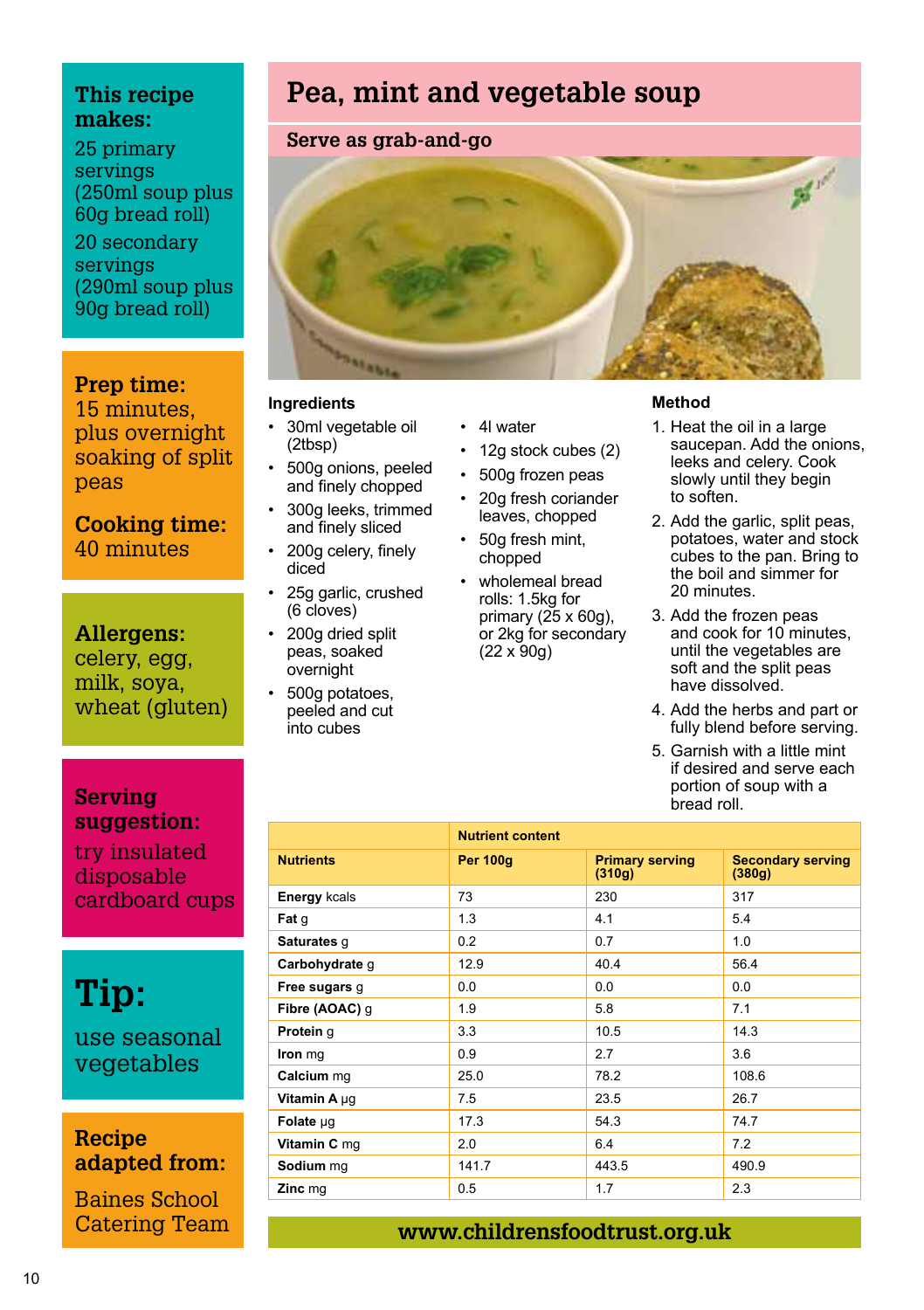## **Chilli chicken pasta**

#### **Serve as grab-and-go or main**



#### **Ingredients**

- 30ml vegetable oil (2tbsp)
- 200g onion, peeled and chopped
- 15g fresh chilli, deseeded and chopped
- 8g garlic, crushed  $(2 \overline{c}$ loves)
- 800g chopped tomatoes, canned
- 150g red lentils, dried
- 500ml water
- 400g mixed green and red peppers, deseeded and diced
- 600g cooked chicken, cut into bite-size pieces
- 950g wholewheat pasta spirals (2185g cooked)

#### **Method**

- 1. Heat the oil in a pan and add the onion, chilli and garlic, cook until beginning to soften.
- 2. Add the tomatoes, lentils and water and simmer for 20 minutes
- 3. Blend the tomato sauce until smooth.
- 4. Stir in the peppers and chicken and bring to the boil for 10 minutes.
- 5. Cook the pasta according to manufacturer's instructions.
- 6. Serve the pasta with a portion of the sauce on top or mix before serving.

|                  | <b>Nutrient content</b> |                                  |                                    |
|------------------|-------------------------|----------------------------------|------------------------------------|
| <b>Nutrients</b> | <b>Per 100g</b>         | <b>Primary serving</b><br>(305g) | <b>Secondary serving</b><br>(405g) |
| Energy kcals     | 93                      | 283                              | 378                                |
| Fat g            | 2.0                     | 6.0                              | 8.0                                |
| Saturates g      | 0.4                     | 1.1                              | 1.5                                |
| Carbohydrate q   | 13.3                    | 40.7                             | 54.2                               |
| Free sugars g    | 0.0                     | 0.0                              | 0.0                                |
| Fibre (AOAC) q   | 2.6                     | 7.8                              | 10.4                               |
| Protein q        | 6.4                     | 19.5                             | 26.1                               |
| Iron mg          | 1.1                     | 3.3                              | 4.4                                |
| Calcium mg       | 12.4                    | 37.9                             | 50.6                               |
| Vitamin A µg     | 38.3                    | 116.8                            | 155.8                              |
| Folate µg        | 10.3                    | 31.4                             | 41.9                               |
| Vitamin C mg     | 7.4                     | 22.7                             | 30.2                               |
| Sodium mg        | 38.9                    | 118.6                            | 158.2                              |
| Zinc mg          | 0.8                     | 2.6                              | 3.4                                |
|                  |                         |                                  |                                    |

#### **This recipe makes:**

16 primary servings (305g) 12 secondary servings (405g)

**Prep time:** 15 minutes

**Cooking time:**  40 minutes

**Allergens:** wheat (gluten)

**Serving suggestion:** with green salad

## **Tip:**

replace chicken with soya chunks for a vegetarian alternative

**Recipe adapted from:** 

**Derbyshire** County Council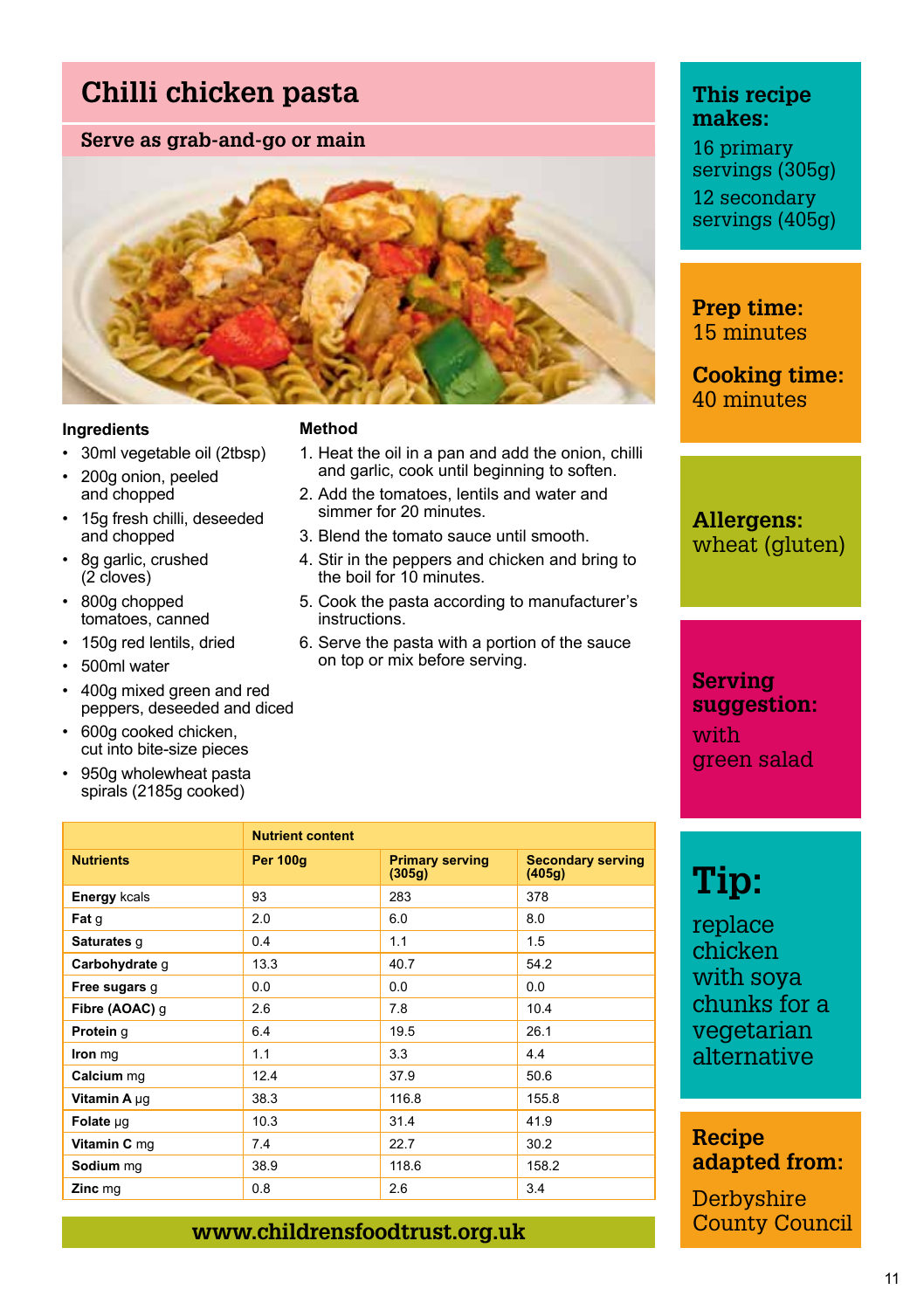18 primary servings (195g) 12 secondary servings (290g)

#### **Prep time:** 15 minutes

**Cooking time:**  20 minutes

#### **Allergens:**

celery, milk, mustard, wheat (gluten)

#### **Serving suggestion:**

best served straight away. or assemble at service point

**Tip:**  remove

lettuce and bake in oven

**Recipe adapted from:** 

Children's Food Trust

## **Cajun vegetable fajita**





#### **Ingredients**

- 45ml vegetable oil (3tbsp)
- 500g onion, peeled and sliced
- 500g carrots, peeled and sliced
- 250g red pepper, deseeded and sliced
- 250g green pepper, deseeded and sliced
- 500g courgette, sliced
- 5g chilli powder (2tsp)
- 5g Cajun spice mix (2tsp)
- 1.02kg wheat tortilla (12 x 12" or 18 x 10")
- 200g lettuce, washed and shredded
- 200g lower-fat Cheddar cheese, grated

#### **Method**

- 1. Heat the vegetable oil in a large pan or wok.
- 2. Add the sliced vegetables and cook until they start to soften.
- 3. Add the spices and stir to cover the vegetables.
- 4. Warm the tortillas according to manufacturer's instructions and use the 10" tortillas for primary and the 12" tortillas for secondary servings.
- 5. Place some lettuce and grated cheese along the middle of each tortilla, and add a generous serving of the vegetable mix.
- 6. Fold the bottom of the tortilla up to partially cover the filling, then fold in the sides to cover the filling.

|                  | <b>Nutrient content</b> |                                  |                                    |
|------------------|-------------------------|----------------------------------|------------------------------------|
| <b>Nutrients</b> | <b>Per 100g</b>         | <b>Primary serving</b><br>(195g) | <b>Secondary serving</b><br>(290g) |
| Energy kcals     | 119                     | 230                              | 345                                |
| Fat g            | 3.0                     | 5.7                              | 8.5                                |
| Saturates g      | 1.0                     | 1.9                              | 2.9                                |
| Carbohydrate g   | 20.1                    | 38.7                             | 58.0                               |
| Free sugars q    | 0.0                     | 0.0                              | 0.0                                |
| Fibre (AOAC) g   | 2.4                     | 4.8                              | 7.1                                |
| Protein g        | 4.5                     | 8.6                              | 13.0                               |
| Iron mg          | 0.8                     | 1.5                              | 2.2                                |
| Calcium mg       | 100.2                   | 193.2                            | 289.8                              |
| Vitamin A µg     | 383.2                   | 738.7                            | 1108.1                             |
| Folate µg        | 17.7                    | 34.1                             | 51.2                               |
| Vitamin C mg     | 13.3                    | 25.6                             | 38.4                               |
| Sodium mg        | 164.9                   | 317.9                            | 476.8                              |
| Zinc mg          | 0.4                     | 0.8                              | 1.2                                |
|                  |                         |                                  |                                    |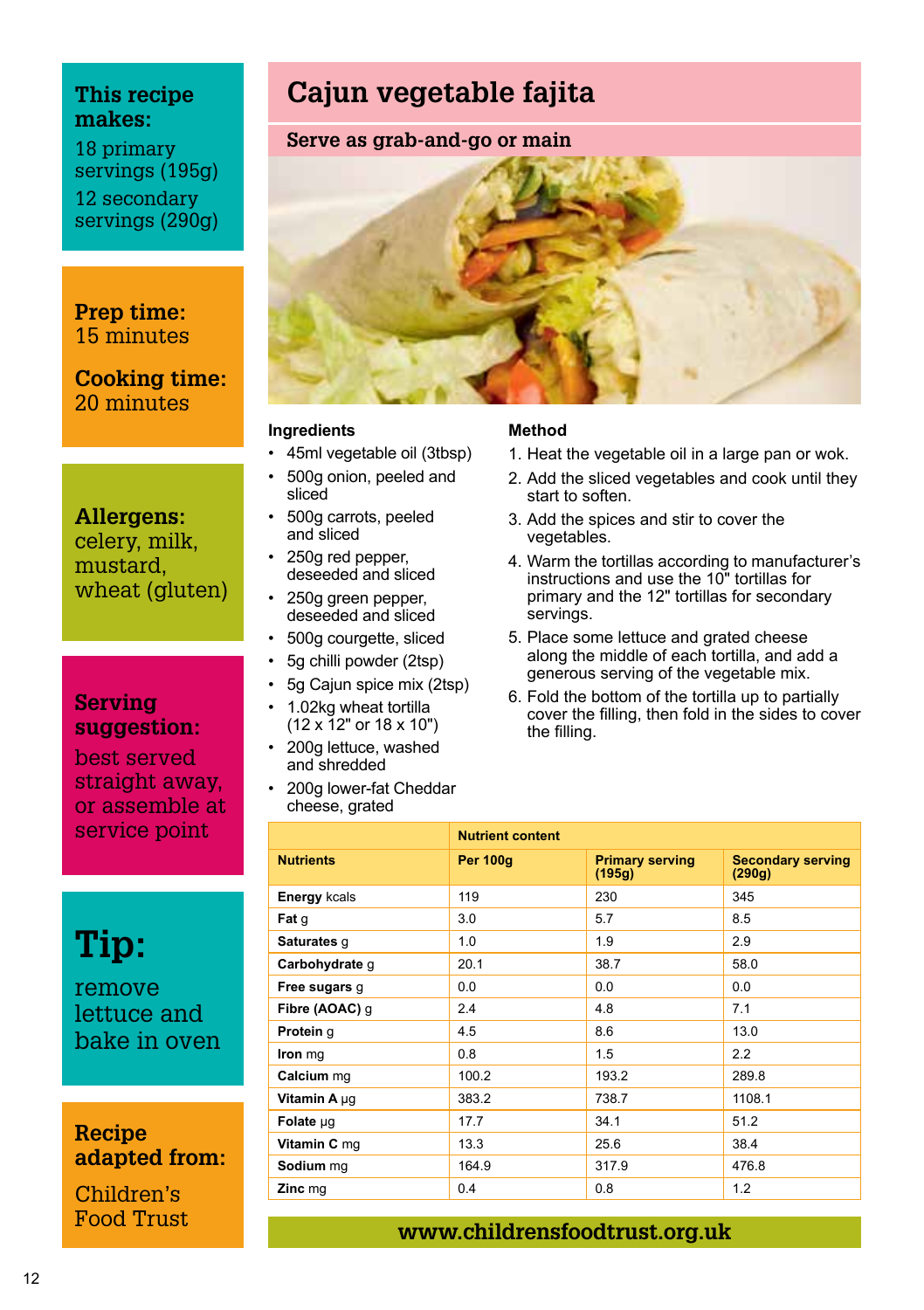## **Pork, ginger and noodle stir-fry**

#### **Serve as grab-and-go or main**



#### **Ingredients**

- 20ml vegetable oil (1tbsp)
- 700g pork loin, trimmed and cut into thin strips
- 20g fresh ginger, grated
- 200g onions, peeled and sliced
- 150g green beans, trimmed and halved
- 150g red peppers, deseeded and sliced
- 150g mushrooms, sliced
- 10g Chinese five spice (3tsp)
- 700g dried noodles (1.5kg cooked)
- 30ml white wine vinegar (1tbsp) • 30ml reduced-salt light soy sauce (1tbsp)
- 30ml honey (2tsps)
- 30g spring onion, sliced

#### **Method**

- 1. Heat the oil in a large pan, add the pork, and cook quickly until sealed then remove from the pan.
- 2. Add the ginger, onions, beans, peppers and mushrooms to the pan and cook for a couple of minutes. Return the pork to the pan, and add the five spice.
- 3. Cook the noodles according to the manufacturer's instructions.
- 4. Add the noodles to the stir fry with the vinegar, soy sauce and honey and stir to coat.
- 5. Garnish with spring onion before serving.

#### **This recipe makes:**

12 primary servings (230g) 9 secondary servings (305g)

**Prep time:** 10 minutes

**Cooking time:**  20 minutes

**Allergens:** egg, soya, wheat (gluten)

#### **Serving suggestion:**

link to Chinese New Year celebrations

## **Tip:**

replace pork with chicken or soya pieces

#### **Recipe adapted from:**

catering4 schools.com, St. Aidan's Church of England High School

|                     | <b>Nutrient content</b> |                                  |                                    |
|---------------------|-------------------------|----------------------------------|------------------------------------|
| <b>Nutrients</b>    | <b>Per 100g</b>         | <b>Primary serving</b><br>(230g) | <b>Secondary serving</b><br>(305g) |
| <b>Energy kcals</b> | 122                     | 279                              | 373                                |
| Fat q               | 1.8                     | 4.2                              | 5.6                                |
| Saturates g         | 0.4                     | 0.9                              | 1.2                                |
| Carbohydrate g      | 19.9                    | 45.4                             | 60.6                               |
| Free sugars g       | 0.9                     | 2.0                              | 2.6                                |
| Fibre (AOAC) g      | 1.9                     | 4.4                              | 5.9                                |
| Protein g           | 7.9                     | 18.0                             | 24.0                               |
| Iron mg             | 0.8                     | 1.8                              | 2.4                                |
| Calcium mg          | 25.3                    | 57.6                             | 76.8                               |
| Vitamin A µq        | 40.2                    | 91.8                             | 122.4                              |
| Folate $\mu$ g      | 7.7                     | 17.7                             | 23.6                               |
| Vitamin C mq        | 5.3                     | 12.1                             | 16.2                               |
| Sodium mg           | 70.7                    | 161.5                            | 215.3                              |
| Zinc mg             | 1.0                     | 2.2                              | 3.0                                |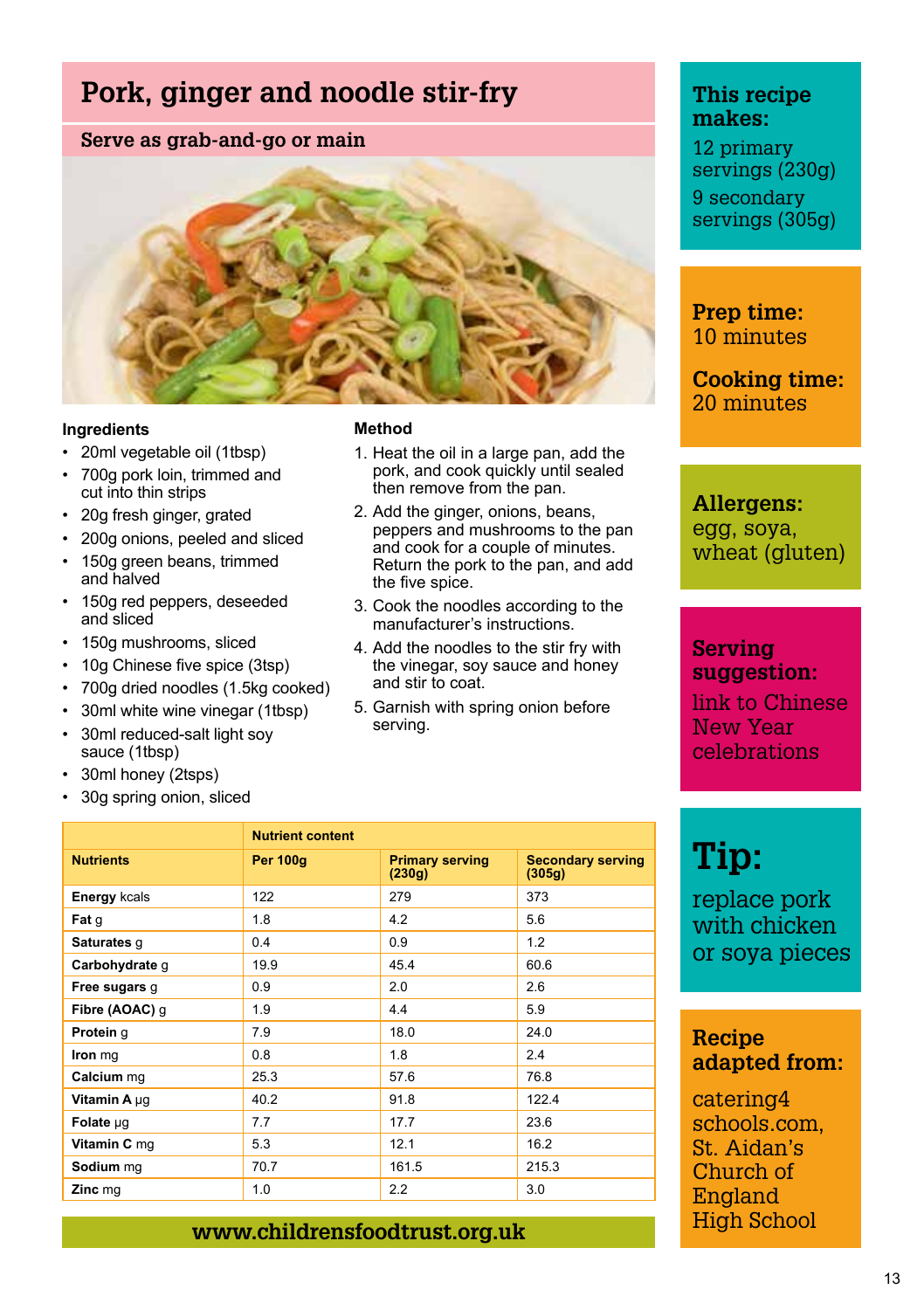14 primary servings (285g plus 40g salad) 9 secondary servings (455g plus 80g salad)

**Prep time:** 10 minutes

**Cooking time:**  60 minutes

**Allergens:** fish, milk, mustard

**Serving suggestion:** use the paté in sandwiches

**Tip:**  replace mackerel and mustard with salmon and chives

**Recipe adapted from:** 

Stoke on Trent City Council, City Catering

## **Mackerel jacket potato with salad**

#### **Serve as grab-and-go or main**



#### **Ingredients**

- 3.4kg baking potatoes  $(14 \times 240g)$  or  $9 \times 370q$
- 1kg mackerel, canned in brine, (drained 720g)
- 500g lower-fat cream cheese
- 10g mustard powder (3tsp)
- 30ml lemon juice (2tbsp)
- 200g onion, peeled and finely diced

#### **Salad (14 primary portions)**

- 280g lettuce, shredded
- 140g carrot, grated
- 70g red pepper, deseeded, diced
- 35g red onion, peeled and finely diced
- 35g cucumber, diced

#### **Salad (9 secondary portions)**

- 400g lettuce, shredded
- 200g carrot, grated
- 100g red pepper, deseeded, diced
- 50g red onion, peeled and finely diced
- 50g cucumber, diced

#### **Method**

- 1. Preheat the oven to 200°C/400°F/gas mark 6.
- 2. Bake the potatoes in the oven for 60 minutes or until cooked through.
- 3. Drain the mackerel and mix with the cream cheese, mustard powder, lemon juice and diced onion to form a paté.
- 4. Mix the salad ingredients together.
- 5. Cut each jacket potato and top with the mackerel paté and serve with a portion of salad.

|                  | <b>Nutrient content</b> |                                  |                                    |
|------------------|-------------------------|----------------------------------|------------------------------------|
| <b>Nutrients</b> | Per 100g average*       | <b>Primary serving</b><br>(325g) | <b>Secondary serving</b><br>(535g) |
| Energy kcals     | 133                     | 441                              | 697                                |
| Fat q            | 4.3                     | 14.1                             | 22.1                               |
| Saturates g      | 1.5                     | 4.9                              | 7.7                                |
| Carbohydrate g   | 18.7                    | 61.5                             | 97.9                               |
| Free sugars g    | 0.0                     | 0.0                              | 0.1                                |
| Fibre (AOAC) g   | 2.4                     | 7.7                              | 12.7                               |
| Protein g        | 6.2                     | 20.5                             | 32.2                               |
| Iron mg          | 0.7                     | 2.1                              | 3.5                                |
| Calcium mg       | 15.7                    | 50.4                             | 85.1                               |
| Vitamin A µg     | 105.2                   | 293.6                            | 639.5                              |
| Folate µg        | 29.7                    | 95.8                             | 159.8                              |
| Vitamin C mg     | 11.2                    | 35.5                             | 61.5                               |
| Sodium mg        | 81.7                    | 271.5                            | 425.1                              |
| Zinc mg          | 0.7                     | 2.4                              | 3.8                                |

This per 100g is an average of the primary and secondary serving and takes into account the difference in salad portion size.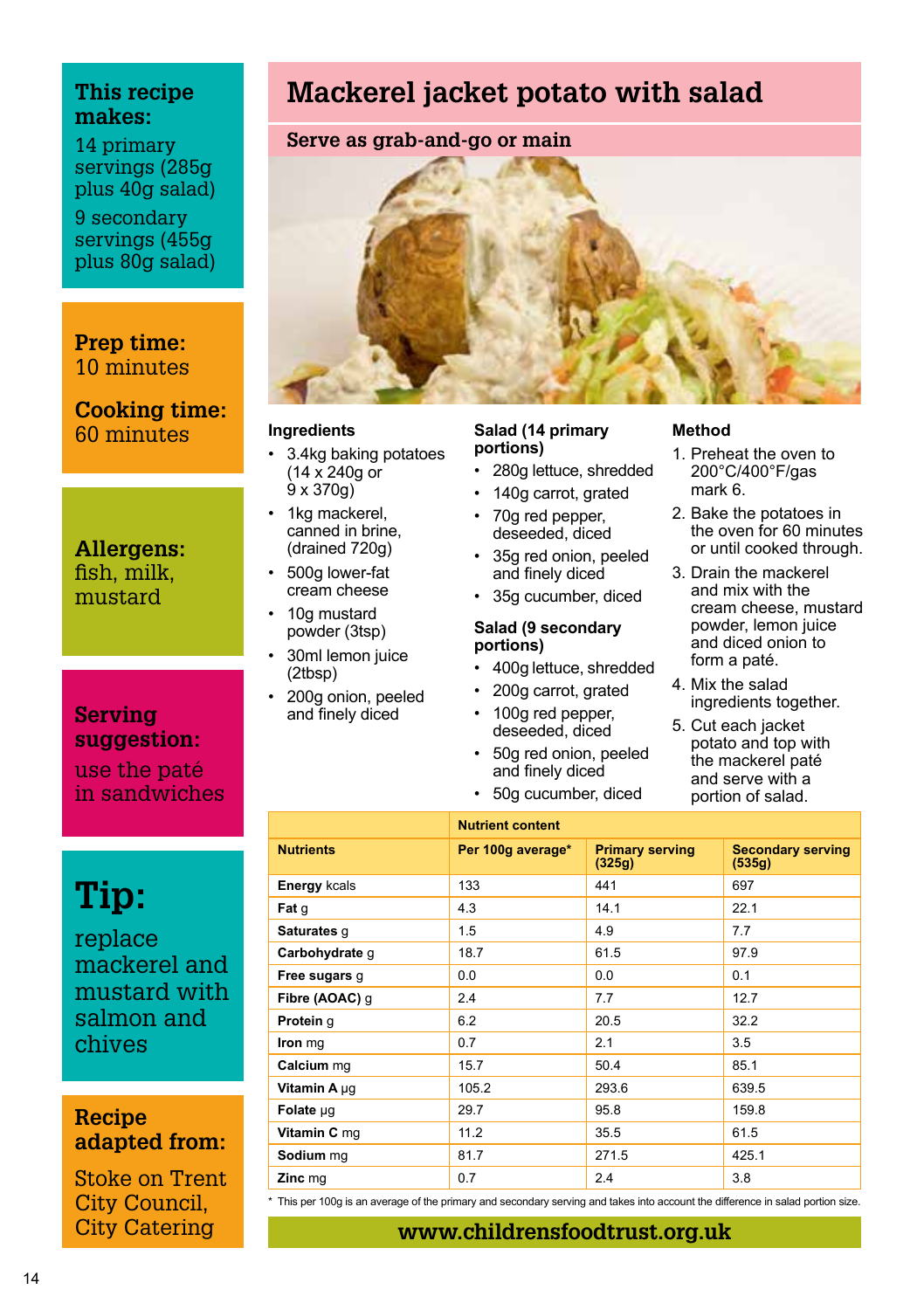## **Chicken, roasted vegetable and couscous salad**

**Serve as grab-and-go or main**



#### **Ingredients**

#### **Method**

- 200g mushrooms, sliced
- 200g onions, peeled and diced
- 200g aubergine, diced
- 200g celery, sliced
- 200g peppers, deseeded and diced
- 200g courgette, sliced
- 8g garlic, crushed (2 cloves)
- 50ml vegetable oil
- 800g couscous (1730g cooked)
- 1l boiling water
- 6g stock cube (1)
- 750g cooked chicken cut into bite-sized pieces
- 1. Preheat the oven to 200°C/400°F/gas mark 6.
- 2. Place the vegetables and garlic on a baking tray and drizzle with the vegetable oil.
- 3. Roast vegetables for 40 minutes, turning over occasionally. Remove and allow to cool.
- 4. Cover the couscous with the boiling water and stir in the stock cube. Cover with plastic film and set aside while the vegetables are cooking or until the water is absorbed.
- 5. Add the roasted vegetables and the diced chicken and mix.

|                  | <b>Nutrient content</b> |                                  |                                    |
|------------------|-------------------------|----------------------------------|------------------------------------|
| <b>Nutrients</b> | <b>Per 100g</b>         | <b>Primary serving</b><br>(260g) | <b>Secondary serving</b><br>(350g) |
| Energy kcals     | 131                     | 308                              | 410                                |
| Fat q            | 2.9                     | 6.7                              | 8.9                                |
| Saturates g      | 0.5                     | 1.1                              | 1.5                                |
| Carbohydrate g   | 18.2                    | 42.7                             | 56.9                               |
| Free sugars g    | 0.0                     | 0.0                              | 0.0                                |
| Fibre (AOAC) q   | 1.8                     | 4.1                              | 5.5                                |
| Protein q        | 9.4                     | 22.1                             | 29.4                               |
| Iron mg          | 0.7                     | 1.6                              | 2.2                                |
| Calcium mg       | 16.9                    | 39.5                             | 52.7                               |
| Vitamin A µq     | 34.8                    | 81.4                             | 108.5                              |
| Folate µg        | 11.5                    | 26.9                             | 35.8                               |
| Vitamin C mg     | 5.5                     | 12.8                             | 17.1                               |
| Sodium mg        | 57.2                    | 133.9                            | 178.5                              |
| Zinc mg          | 0.7                     | 1.7                              | 2.2                                |

### **www.childrensfoodtrust.org.uk**

#### **This recipe makes:**

16 primary servings (235g) 12 secondary servings (310g)

**Prep time:** 20 minutes

**Cooking time:**  40 minutes

**Allergens:** celery, egg, milk, wheat (gluten)

#### **Serving suggestion:** serve hot or cold

## **Tip:**

replace chicken with chickpeas

#### **Recipe adapted from:**

Children's Food Trust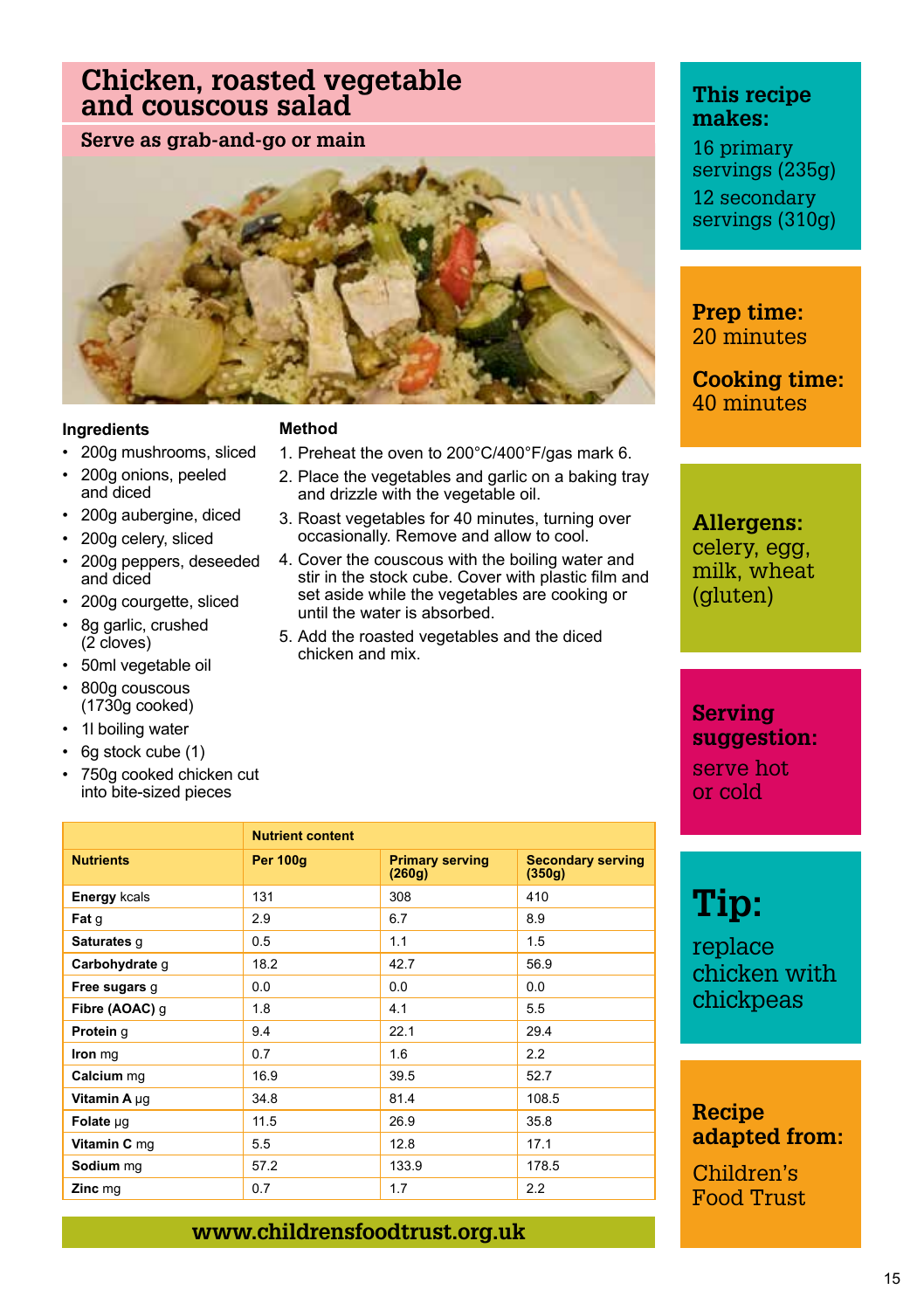8 primary servings (215g) 6 secondary servings (285g)

#### **Prep time:** 25 minutes

**Cooking time:**  25 minutes

#### **Allergens:**

milk, sulphites, wheat (gluten)

#### **Serving suggestion:**

with couscous salad instead of pitta

## **Tip:**

replace chickpeas with kidney beans or black eye beans

**Recipe adapted from: Chartwells** 

## **Falafel and salad pitta**

• 50g fresh coriander, chopped • 510g wholemeal pitta pockets  $(6 \times 85)$ g or  $8 \times 63$ g) **Salad** • 75g onion, peeled and finely sliced • 100g white cabbage, shredded • 120g low-fat yoghurt 15g fresh mint. chopped • 15g fresh parsley, chopped • 150g lettuce, shredded

#### **Serve as grab-and-go**



#### **Ingredients**

- 15ml vegetable oil (1tbsp) • 800g canned chickpeas
- (drained 480g) • 80g onion, peeled and diced
- 8g garlic, crushed (2 cloves)
- 7g fresh chilli, seeds removed and chopped • 80g carrot, grated, moisture
- squeezed out 3g ground
- cumin (1tsp) 3g ground coriander (1tsp)
- 40g plain flour (2tbsp)
- **Method**
	- 1. Preheat the oven to 200°C/400°F/ gas mark 6.
- 2. Grease the baking tray with the vegetable oil.
- 3. Blend the chickpeas, onion, garlic, chilli, carrot, cumin, coriander, plain flour and fresh coriander leaves in a food processor to form a rough paste.
- 4. Form into 24 balls, flatten slightly, place on the baking tray and refrigerate for 15 minutes.
- 5. Place in the oven and bake for 15 minutes then turn over for 10 minutes until they are brown on the outside.
- 6. To make the salad: mix the onion, cabbage, yoghurt, mint and parsley together and chill.
- 7. Toast the pittas in the oven according to the manufacturer's instructions.
- 8. Serve the falafels, 3 for primary in a 63g pitta and 4 for secondary, in a 85q pitta with lettuce and the yoghurt salad.

|                     | <b>Nutrient content</b> |                                  |                                    |
|---------------------|-------------------------|----------------------------------|------------------------------------|
| <b>Nutrients</b>    | <b>Per 100g</b>         | <b>Primary serving</b><br>(215g) | <b>Secondary serving</b><br>(285g) |
| <b>Energy kcals</b> | 127                     | 274                              | 365                                |
| Fat q               | 1.9                     | 4.0                              | 5.3                                |
| Saturates g         | 0.3                     | 0.6                              | 0.8                                |
| Carbohydrate g      | 21.2                    | 45.5                             | 60.7                               |
| Free sugars g       | 0.8                     | 1.8                              | 2.4                                |
| Fibre (AOAC) g      | 4.5                     | 9.6                              | 12.7                               |
| Protein g           | 6.2                     | 13.3                             | 17.8                               |
| Iron mg             | 1.6                     | 3.5                              | 4.7                                |
| Calcium mg          | 74.8                    | 160.8                            | 214.4                              |
| Vitamin A µg        | 127.7                   | 274.4                            | 365.8                              |
| Folate µg           | 27.9                    | 59.9                             | 79.9                               |
| Vitamin C mg        | 6.5                     | 14.0                             | 18.6                               |
| Sodium mg           | 189.2                   | 406.5                            | 542.0                              |
| Zinc mg             | 0.8                     | 1.8                              | 2.4                                |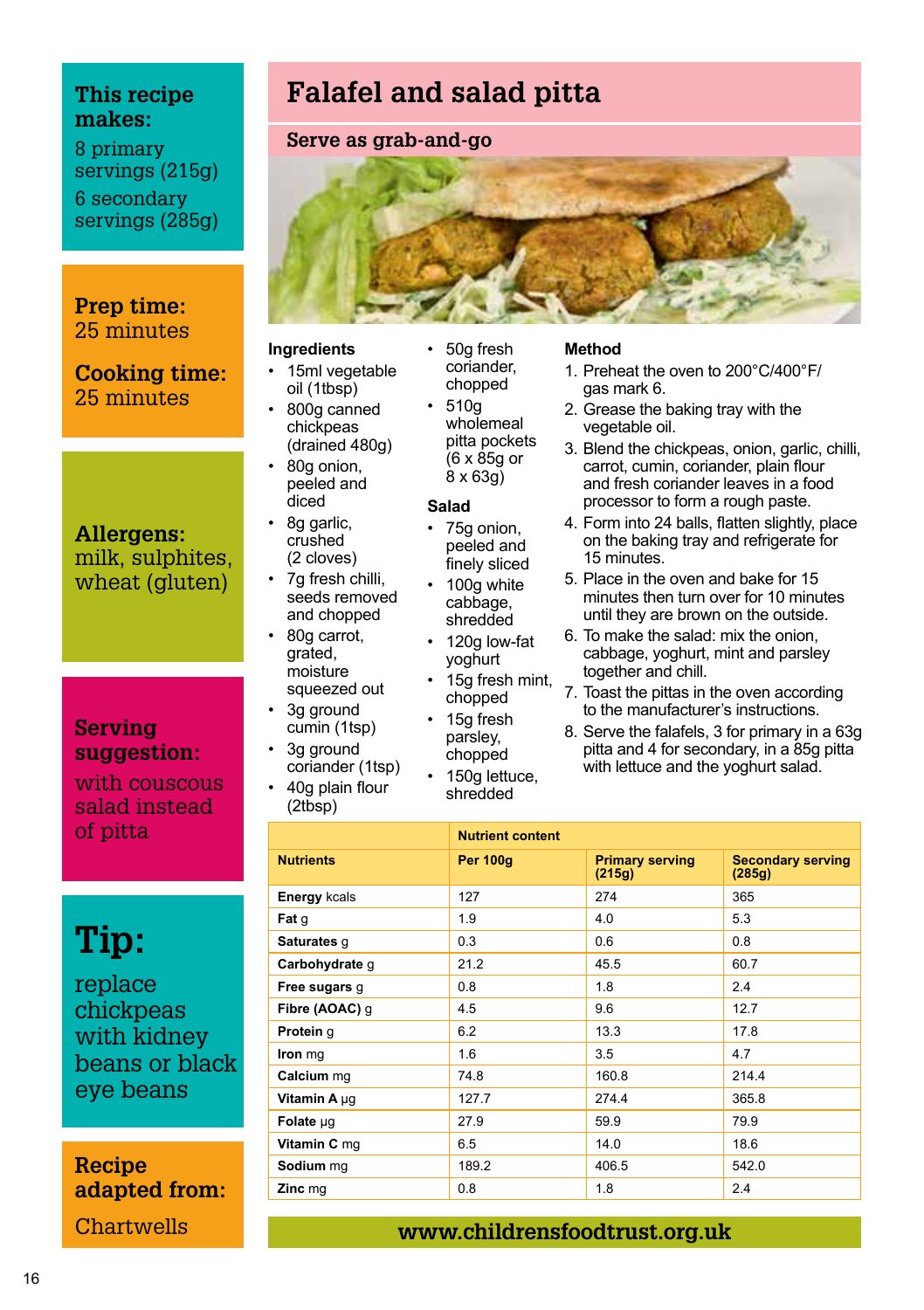## **Vegetable stromboli**

#### **Serve as grab-and-go**



#### **Ingredients**

#### **Method**

- 650g strong white bread flour
- 7g fast action yeast (1 sachet)
- 5g salt (1tsp)
- 400ml warm water
- 25ml vegetable oil (2tbsp)
- 200g onions, peeled and chopped
- 200g mushrooms, sliced
- 200g peppers, deseeded and diced
- 200g passata
- 200g mature, reduced-fat Cheddar, grated
- 25ml semi-skimmed milk
- 1. Mix the flour, yeast and salt. Gradually add the water to form a dough. 2. Knead the dough on a floured surface until it becomes
- elastic. Leave to rise and knock back, and knead again.
- 3. Preheat the oven to 200°C/400°F/gas mark 6.
- 4. Place the oil in a pan and add the vegetables, sweat until softened then add the passata.
- 5. Divide the dough in half and roll each piece out to approximately 45 x 35cm.
- 6. Spread the passata mixture over the dough, leaving a small gap around the edge. Sprinkle with the cheese saving 50g to sprinkle on top. Repeat by spreading the filling across the second piece of dough.
- 7. Brush the edges with a little milk and fold over, press to seal the edge.
- 8. Brush the top with milk and sprinkle with the reserved grated cheese.
- 9. Leave to rise until doubled in size and then bake for 45 minutes or until golden on top.
- 10. Cut into slices to serve.

|                     | <b>Nutrient content</b> |                                  |                                    |
|---------------------|-------------------------|----------------------------------|------------------------------------|
| <b>Nutrients</b>    | <b>Per 100g</b>         | <b>Primary serving</b><br>(175g) | <b>Secondary serving</b><br>(265g) |
| <b>Energy kcals</b> | 149                     | 262                              | 393                                |
| Fat g               | 3.1                     | 5.5                              | 8.2                                |
| Saturates g         | 1.2                     | 2.0                              | 3.1                                |
| Carbohydrate q      | 24.6                    | 43.3                             | 64.9                               |
| Free sugars g       | 0.0                     | 0.0                              | 0.0                                |
| Fibre (AOAC) q      | 1.8                     | 3.1                              | 4.7                                |
| Protein q           | 7.2                     | 12.7                             | 19.1                               |
| Iron mg             | 0.9                     | 1.5                              | 2.3                                |
| Calcium mg          | 128.8                   | 226.3                            | 339.5                              |
| Vitamin A µq        | 85.7                    | 150.6                            | 225.8                              |
| Folate ug           | 27.7                    | 48.8                             | 73.7                               |
| Vitamin C mq        | 9.2                     | 16.2                             | 24.3                               |
| Sodium mg           | 175.6                   | 308.6                            | 462.8                              |
| Zinc mg             | 0.7                     | 1.1                              | 1.7                                |

### **www.childrensfoodtrust.org.uk**

#### **This recipe makes:**

12 primary servings (175g) 8 secondary servings (265g)

### **Prep time:**

25 minutes, plus time for proving

**Cooking time:**  45 minutes

**Allergens:** milk, wheat (gluten)

**Serving suggestion:** with soup or salad

## **Tip:**

try tuna and olives, or chicken and spinach as fillings

#### **Recipe adapted from:**

**Derbyshire** County Council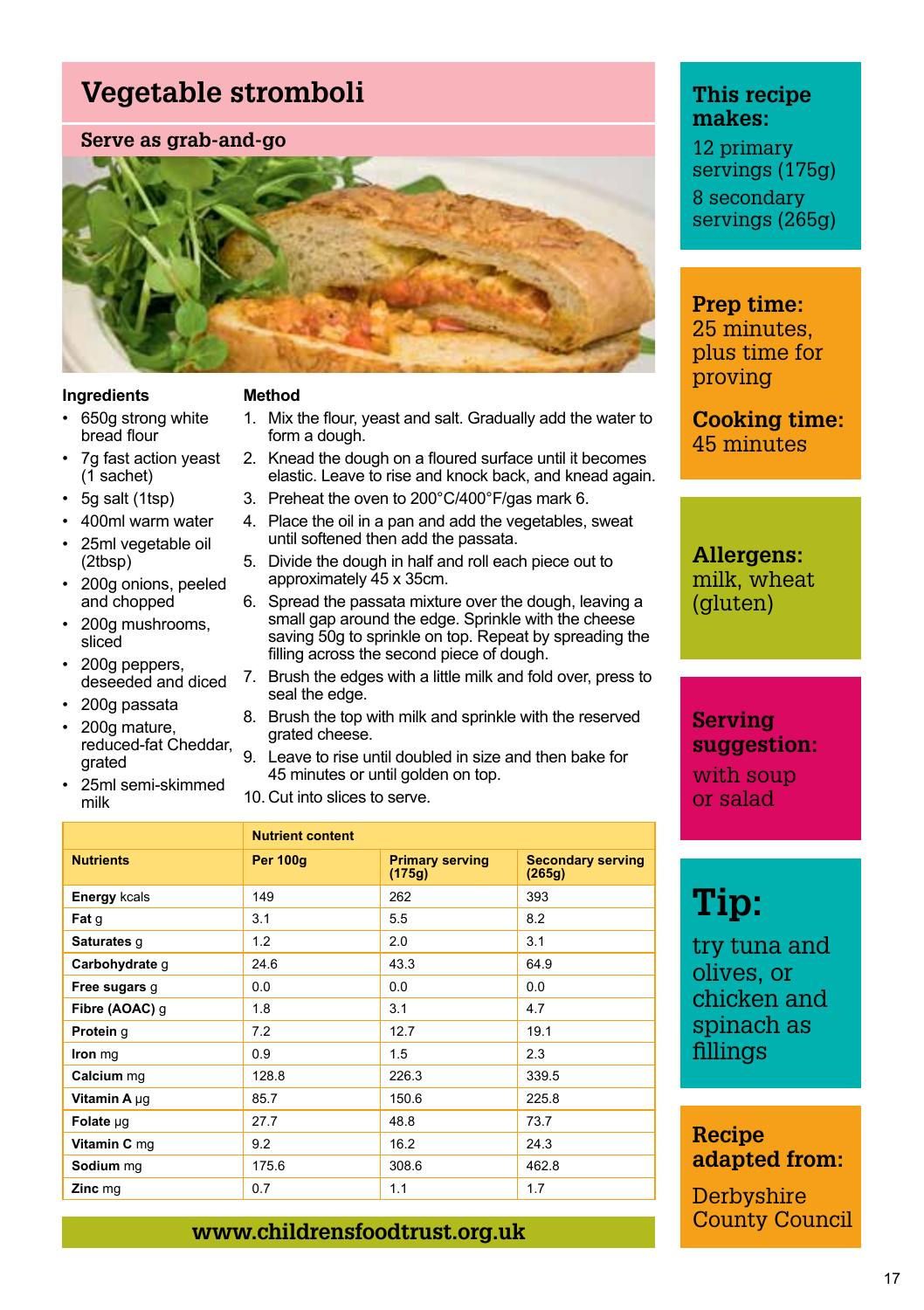25 primary servings (95g) 20 secondary servings (115g)

**Prep time:** 20 minutes

**Cooking time:**  40 minutes

#### **Allergens:** egg, milk, wheat (gluten)

**Serving suggestion:** warm with custard

**Tip:**  try with other seasonal fruit

**Recipe adapted from: Chartwells** 

## **Plum yoghurt cake**

#### **Serve as grab-and-go or dessert**



#### **Ingredients**

- 250g soft margarine
- 200g granulated sugar
- 4 eggs
- 300g self-raising flour
- 5g baking powder  $(Ttsp)$
- 400ml low-fat plain yoghurt
- 1kg plums, stoned and diced
- 50g icing sugar

#### **Method**

- 1. Preheat the oven to 190°C/375°F/gas mark 5.
- 2. Grease and line a 30 x 50cm deep baking tin.
- 3. Place the margarine and sugar in a mixer and beat until pale. Beat in the eggs then stir in the flour, baking powder, yoghurt and plums.
- 4. Pour the batter into the prepared tin and cook until golden and springy when pressed, approximately 40 minutes.
- 5. Dust with icing sugar before serving.

|                     | <b>Nutrient content</b> |                                 |                                    |
|---------------------|-------------------------|---------------------------------|------------------------------------|
| <b>Nutrients</b>    | <b>Per 100g</b>         | <b>Primary serving</b><br>(95g) | <b>Secondary serving</b><br>(115g) |
| <b>Energy kcals</b> | 188                     | 177                             | 222                                |
| Fat g               | 9.1                     | 8.5                             | 10.7                               |
| Saturates g         | 2.5                     | 2.4                             | 2.9                                |
| Carbohydrate g      | 25.1                    | 23.6                            | 29.5                               |
| Free sugars g       | 11.2                    | 10.5                            | 13.1                               |
| Fibre (AOAC) g      | 1.2                     | 1.1                             | 1.4                                |
| Protein g           | 3.4                     | 3.2                             | 4.0                                |
| Iron mg             | 0.6                     | 0.6                             | 0.7                                |
| Calcium mg          | 91.1                    | 85.8                            | 107.2                              |
| Vitamin A µg        | 128.4                   | 121.0                           | 151.2                              |
| Folate µg           | 5.2                     | 4.9                             | 6.2                                |
| Vitamin C mg        | 1.4                     | 1.3                             | 1.6                                |
| Sodium mg           | 193.4                   | 182.2                           | 227.8                              |
| Zinc mg             | 0.4                     | 0.3                             | 0.4                                |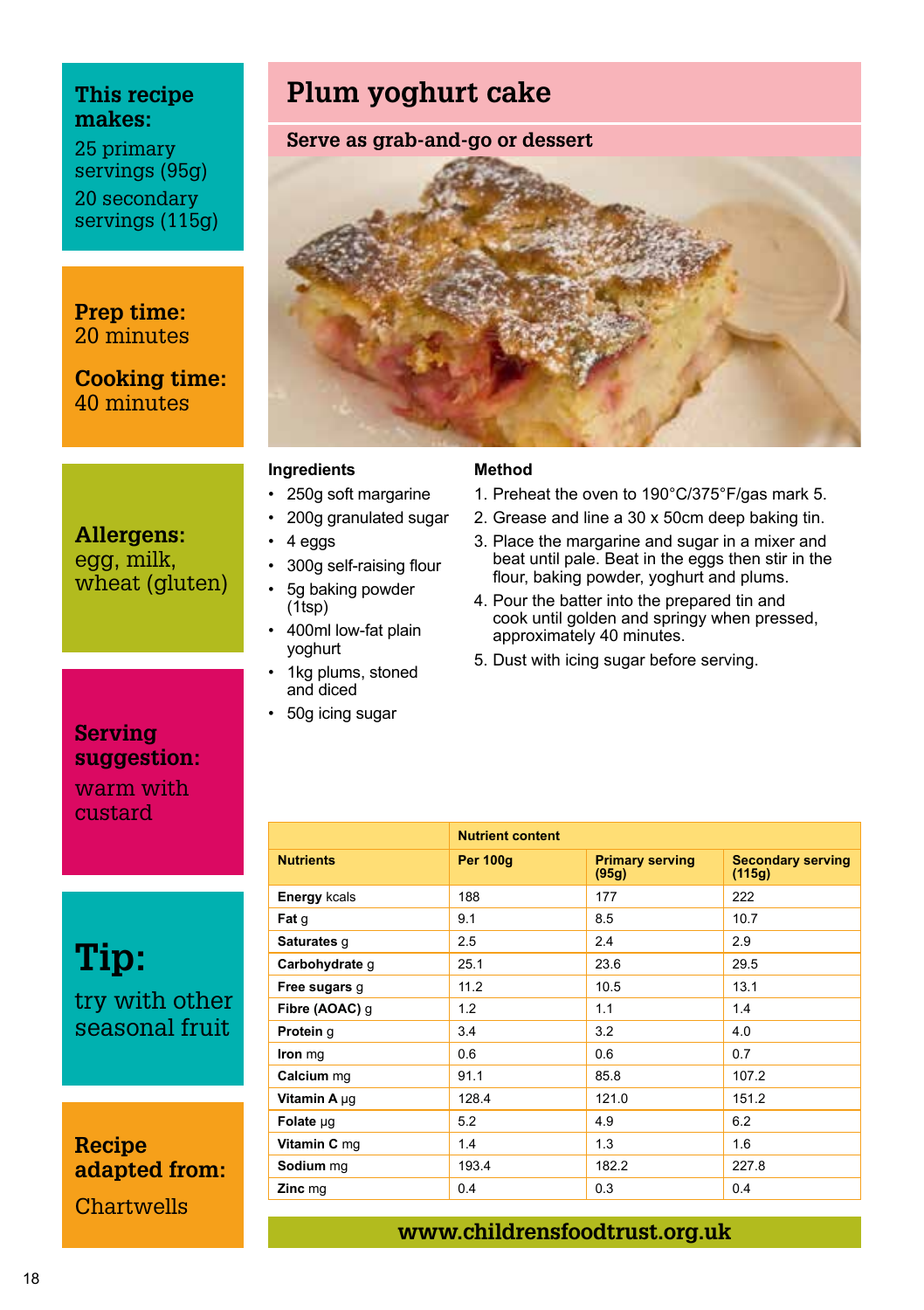## **Oat and raisin cookie with fresh fruit**

#### **Serve as grab-and-go or dessert**



**Chopped fruit (14 secondary portions)** • 350g eating apple, sliced • 350g grapes • 350g orange segments • 80ml orange juice (2½tbsp)

#### **Ingredients**

- 75g soft brown sugar
- 100g soft margarine
- 200g plain flour
- 100g raisins
- 75g rolled oats
- **Chopped fruit**
- **(18 primary portions)**
- 220g eating apple, sliced
- 220g grapes
- 220g orange segments
- 50ml orange juice (3tbsp)

#### **Method**

- 1. Preheat the oven to 170°C/325°F/ gas mark 3.
- 2. Melt the sugar and margarine then add the flour, raisins and oats and stir well.
- 3. Form in to balls, flatten slightly to form discs and arrange on a lined baking tray, allowing space between in case they spread. Or, flatten the mixture out into a large rectangle and cut into triangles.
- 4. Bake for 15 minutes until golden.
- 5. Leave to cool on a rack before serving each cookie with a portion of fruit.

| <b>Nutrient content</b>                 |                                 |                                    |
|-----------------------------------------|---------------------------------|------------------------------------|
| <b>Per 100g</b><br>average <sup>*</sup> | <b>Primary serving</b><br>(70g) | <b>Secondary serving</b><br>(120g) |
| 359                                     | 139                             | 193                                |
| 7.8                                     | 4.5                             | 5.8                                |
| 1.3                                     | 1.1                             | 1.4                                |
| 49.8                                    | 24.4                            | 34.8                               |
| 5.8                                     | 4.6                             | 6.1                                |
| 2.0                                     | 1.4                             | 2.4                                |
| 25.7                                    | 1.9                             | 2.7                                |
| 1.9                                     | 0.7                             | 1.0                                |
| 46.1                                    | 29.9                            | 44.7                               |
| 94.9                                    | 47.3                            | 62.1                               |
| 31.3                                    | 7.9                             | 13.6                               |
| 15.0                                    | 8.6                             | 17.5                               |
| 156.2                                   | 56.9                            | 74.4                               |
| 1.9                                     | 0.3                             | 0.4                                |
|                                         |                                 |                                    |

This per 100g is an average of the primary and secondary serving and takes into account the difference in fruit portion size.

#### **www.childrensfoodtrust.org.uk**

#### **This recipe makes:**

18 primary servings (30g cookie plus 40g fruit) 14 secondary servings (40g cookie plus 80g fruit)

**Prep time:** 15 minutes

**Cooking time:**  15 minutes

**Allergens:** milk, oats (gluten), wheat (gluten)

#### **Serving suggestion:**

use plastic cup or bag for chopped fruit

## **Tip:**

replace the raisins with dried apricots

#### **Recipe adapted from:**

**Matthew** Arnold School